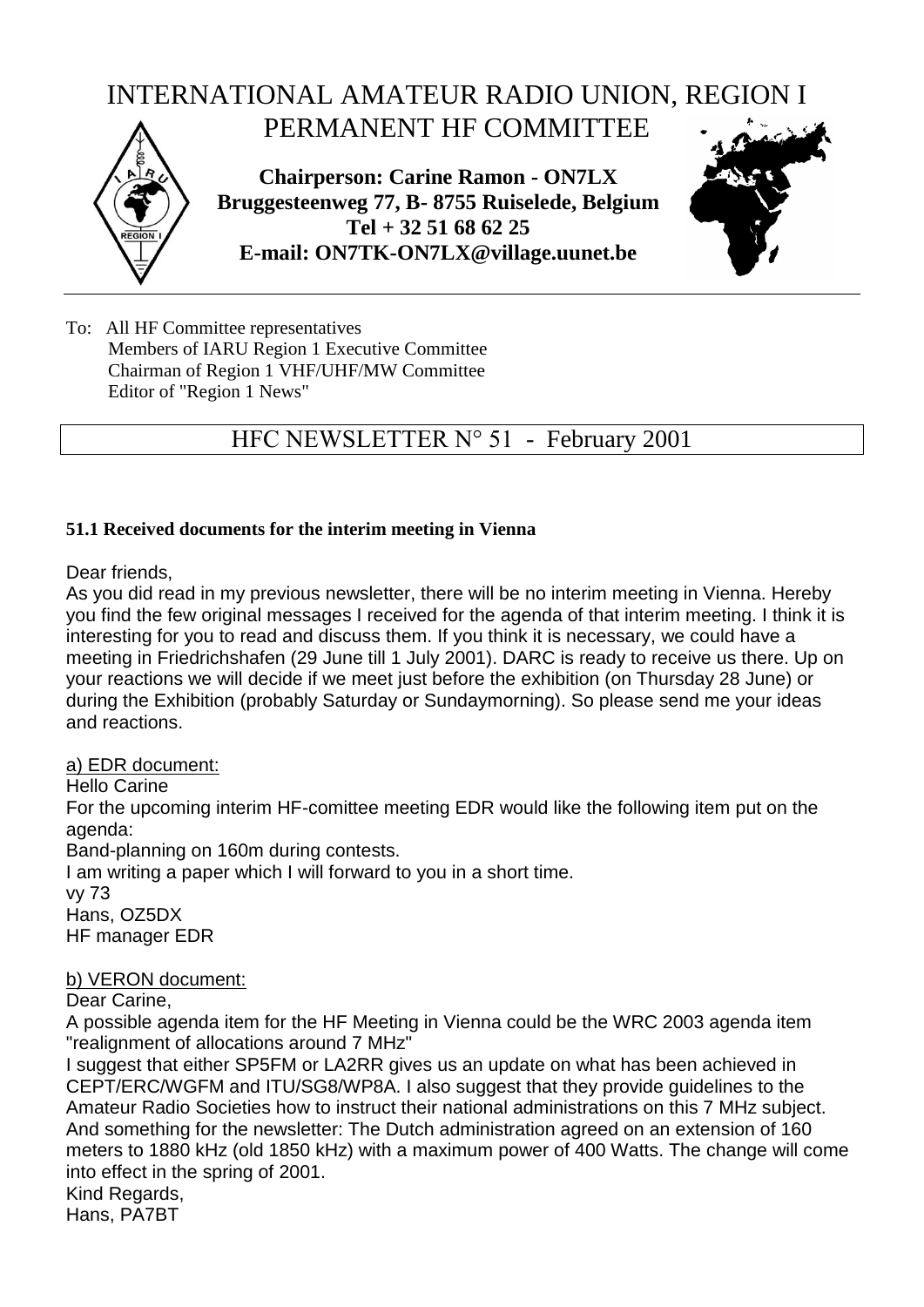### VERON HF Manager

### c) SARL document:

SOUTH AFRICAN RADIO LEAGUE *MEMBER SOCIETY OF THE INTERNATIONAL AMATEUR RADIO UNION REGION 1*

P O BOX 1721 STRUBENSVALLEI 1735 SOUTH AFRICA TEL (011) 675-2393 FAX (011) 675-2793 EMAIL sarl@intekom.co.za *Visit the SARL website at www.sarl.org.za*

28 March 2009

Carine Ramon, ON7LX HF Manager, IARU Region 1 Bruggesteenweg 77 B-8755 Ruiselede Belgium

Carine,

# AMENDMENT TO THE REGION 1 HF BAND PLAN: 10 MHZ BAND

Following discussions held during the HF Forum at the SARL Annual General Meeting it was decided to request IARU Region 1 to amend the HF Band Plan for the 10 MHz band for Region 1.

Referring to the HF managers Handbook (November 1996) and the IARU Region 1 HF Band Plan, as adopted at the 1996 General Conference, the remarks for the 10 MHz band reads, "The band segment 10.120 to 10.140 MHz may be used for SSB transmissions in the area of Africa south of the equator during local daylight hours".

The South African Radio League would like to amend this remark for the 10 MHz band by removing the words *'during local daylight hours'* and replacing them with the words **'twenty four (24) hours per day'**.

The 10 MHz band provides good and reliable communication between the southern provinces of South Africa (ZS1 and ZS2) and the northern provinces (ZS6). The band is often used to communicate when neither the 40-metre nor the 20-metre bands can provide reliable communications, especially between Cape Town and Johannesburg/Pretoria. It is often found that when the SARL national bulletin is broadcast on a Sunday, the 40-metre transmission does not reach the ZS1 and ZS2 areas, and 20-metres goes right over them. The 10 MHz band then comes into its own and provides these call areas with good reception.

It is felt that this band would also provide acceptable communications during the local periods of darkness. The use of the segment 10.120 to 10.140 MHz for SSB in the area of Africa south of the equator will not interfere with the utilisation of the band in Europe and other parts of IARU Region 1. With the small segment available on the 40-metre band (7.000 to 7.100), this allocation would help to relieve the congestion on that band and provide good long distance communication opportunities, not only in South Africa but also in other countries south of the equator.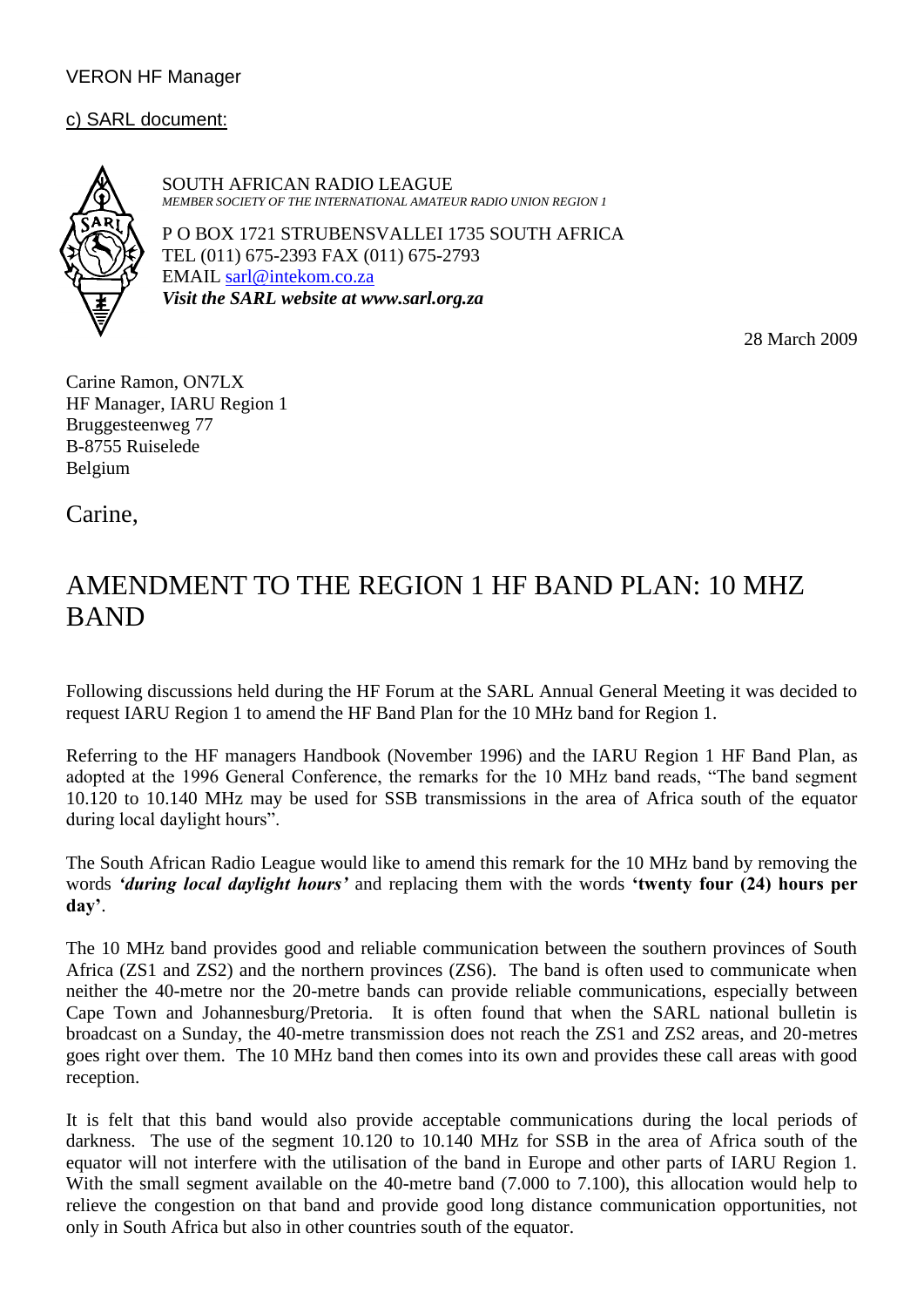Therefore the South African Radio League would request the mid-term HF Conference in Vienna during 2001 to consider the amendment of the remarks to the 10 MHz band.

The remark at present reads:

"The band segment 10.120 to 10.140 MHz may be used for SSB transmissions in the area of Africa south of the equator during local daylight hours".

And it is proposed that it be amend it to read:

"The band segment 10.120 to 10.140 MHz may be used for SSB transmissions in the area of Africa south of the equator twenty four (24) hours per day."

For the kind consideration of the HF Managers meeting in 2001.

Greetings,

Dennis Green

Dennis Green ZS4BS HF Manager and Band Planner

## d) CSG document:

## Hello Carine,

For the CSG, the main issue these days is formats for contest logs from logging software. About 15 months ago, the ARRL published the specification for a new standard - they called it Cabrillo. This replaced the former ARRL Suggested File Format for QSO records. It is now mandatory for all ARRL contest, and logs in any other format will be treated as checklogs. The main changes in Cabrillo are

1. Summary Sheet data and QSO data are combined in a single file.

2. 2. QSO data is closely defined - each field must be placed within specified columns.

3. The QSO records do not have any indication of dupes, or multipliers or points.

Item 3 needs more explanation. The ARRL has developed its own log checking software which has two components. The first is to independently check each log against an up-to-date database of country/prefix references. This reference database (or simply, a file) is readily available. It's the file CTY.DAT, maintained by Jim Reisert AD1C, and used by all (or nearly all) contest logging programs as the basis for identifying countries from callsigns, and applying points and multipliers as appropriate to each QSO. I use it myself for SD. Before the advent of contest logging on computer, unmarked dupes were penalised severely. Now, with ARRL's software, they simply don't matter - they will be scored with 0 points and no penalty. The second component of ARRL's log checking software is to combine and cross-check all the logs - and to disallow QSOs, and impose penalties, where logs do not match. I had hoped that Cabrillo would be a model for all contest organisers to follow. In particular, it's good to have a single file from each entrant, and it's good that they (the ARRL) independently check and score each log. However, Cabrillo does have limitations and is very much USA-oriented. In many respects it's little more than an updated ARRL Suggested File Format. I believe it's very unlikely to become a general-purpose format, to be easily adopted by other contest organisers.

In the meantime, you know that DARC proposed their own new format - with particular reference to the WAE contest, including records for QTCs.

I, personally, have suggested that any new standard for contest logs should be based or derived from ADIF. However, this idea has not been well received by either ARRL or DARC,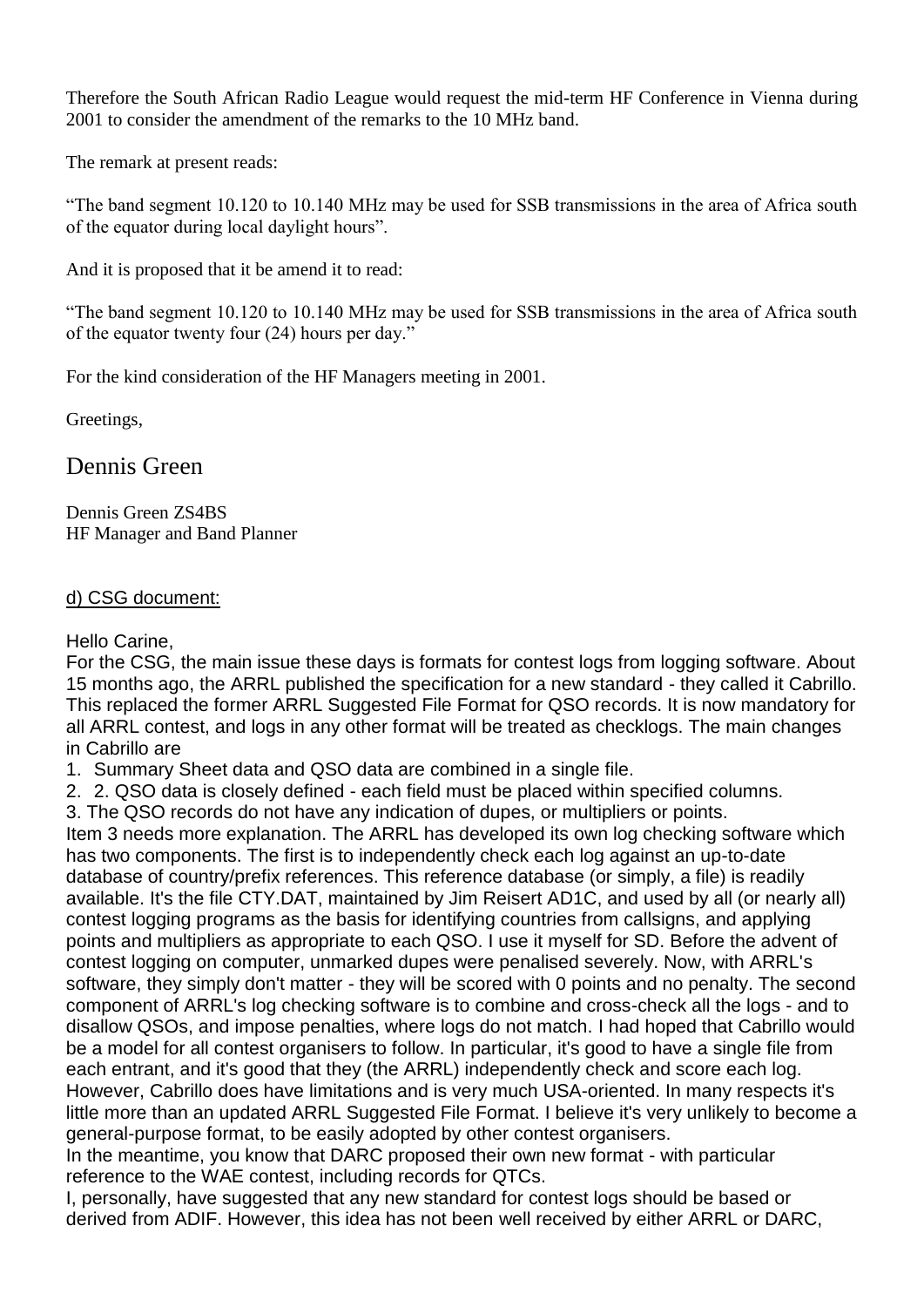although the RSGB will now accept ADIF logs. Now that the majority of contesters use computers to log, another issue has arisen. It's simply that contest organisers cannot unilaterally announce significantly different log formats unless they first have the cooperation of the contest logging authors.

Here's a copy of some recent correspondence from K8CC, author of NA. >Cabrillo \*was\* invented for the ARRL. Nobody else has to use it. However, >there are few organizations in the world (DARC included) whom independent >software writers will expend effort to support with unique

>standards. Maybe I'm just being too "American" here...if so, forgive me. >I refuse to discuss this with anyone but contest sponsors or logging >software writers. These are the ONLY opinions that count. I will defend >the right of the contest sponsors to demand what they will, but I will also >refuse to implement that which is stupid, and will support other software >developers in a similar way.

The (contest logging software) user's opinions don't count - they just buy our software and push the button. However, the name of the game for any contest sponsor is to attract both activity and entrants - that's the only real measure of the influence or success of the contest particularly the international ones like UBA or WAE or IOTA. DARC is no different to ARRL in wanting to reduce the post-contest work of dealing with logs in many different formats - I'm sure you've plenty of experience with this in the UBA contest. The difference lies in the fact that ARRL is larger and can make its standards stick - not least because most of the major contest loggers are American.

To summarise, I propose that "Contest Log Formats" should be on the agenda for the meeting. There must be something that we in R1 can do towards the acceptance of a format that would ease the pressures on contest sponsors. If you like, I can prepare a more detailed paper, or distribute a newsletter on the subject. Please let me know what you would like. 73,

Paul EI5DI

## **51.2 New HF Managers**

Since some month I am the new short wave (KW) traffic manager, instead of Nick, HB9DDZ. Please correct your database.

Here are my data's Daniel Schäffler HB9DDS Short WaveTraffic Manager (USKA) hb9dds@uska.ch

Effective April 15th 2000 I took over as VERON HF Manager from Frank PA7FF who became VERON 1st Vice President. Regards, Hans PA7BT

Dear friends, Please take note of the following new managers of URE: HF MANAGER Jose Manuel Porter, EA5BD P.O. Box 1336 46080 Valencia Spain Tel. + 34 96 3480819 E-mail: [ea5bd@inicia.es](mailto:ea5bd@inicia.es) HF CONTESTS MANAGER Vicente Aguilella, EA5AL P.O. Box 87 12100 Onda, Castellon Spain Tel. + 34 96 4602345 E-mail: [ea5al@ole.com](mailto:ea5al@ole.com) VHF/UHF/MICROWAVES MANAGER Jose Diaz, EA4BPJ P.O. Box 39033 28080 Madrid Spain Tel. + 34 91 2209717 E-Mail: [ea4bpj@arrakis.es](mailto:ea4bpj@arrakis.es) DIGITAL COMMUNICATIONS MANAGER Rafael Martinez, EB2DJB Licenciado Poza 22 48011 Bilbao Spain Tel. + 34 94 4420037 E-Mail: [eb2djb@euskalnet.net](mailto:eb2djb@euskalnet.net)